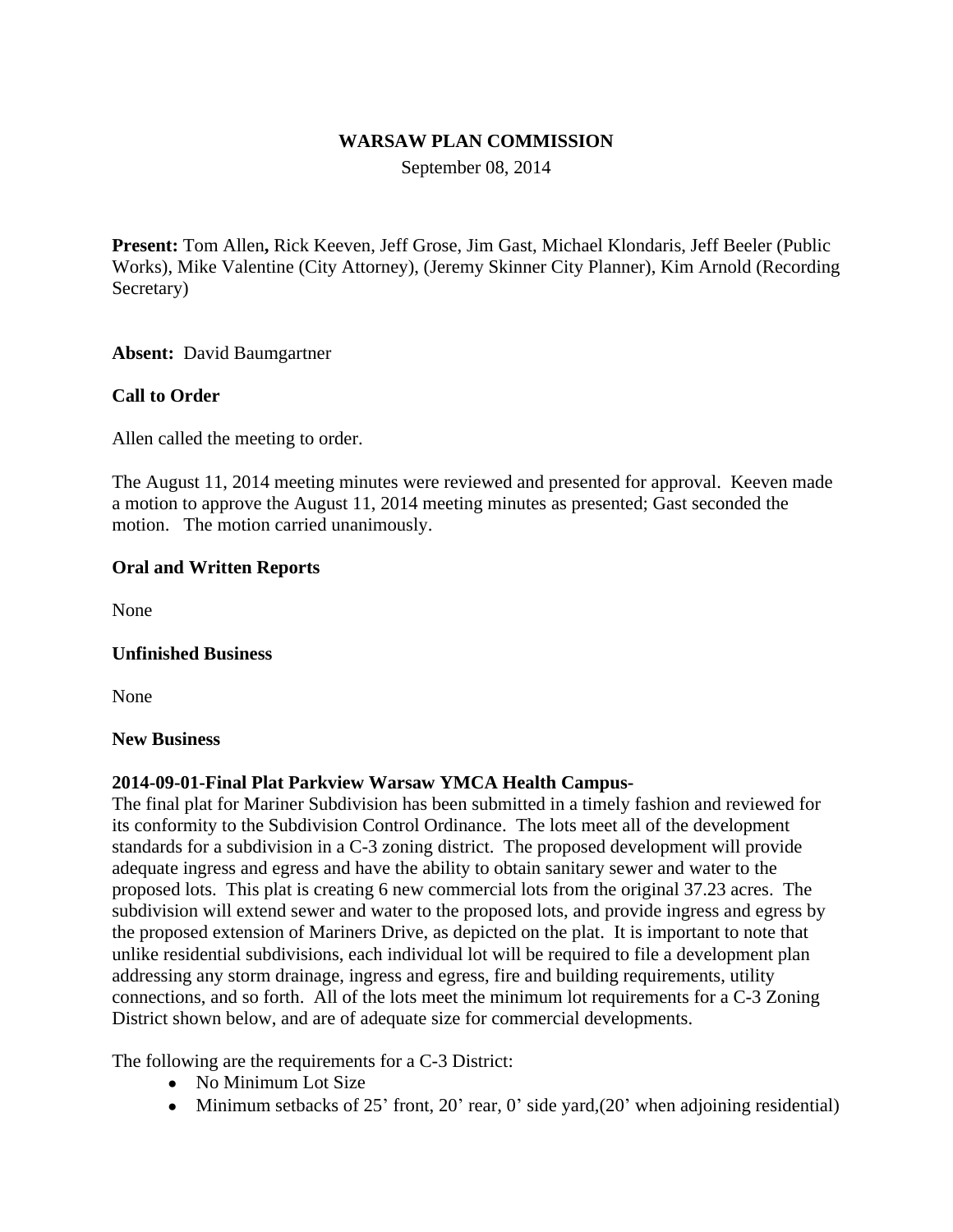- No Maximum lot coverage
- 60' building height restriction

After review of the final plat for the Mariner Subdivision, Skinner had the following comments on the proposed plat. All of the lots are of adequate size for commercial development, and meet the minimum requirements for the C-3 zoning district. The proposed plat allows for adequate ingress and egress by the extension of Mariners Drive. The plat also allows for adequate means to connect to sewer, water, and additional utilities, as well as provide adequate space to screen the proposed road extension from the residential development to the east.

The plat is not substantially out of conformance with the preliminary plat presented in July, and has addressed the issues related to the plating of Mariners Drive. As with any final plat, a bond or letter of credit will have to be issued for public infrastructure improvements prior to recording the approved plat. Skinner recommended the approval of the final plat for the Parkview Warsaw YMCA Health Campus with Bond for Infrastructure.

Allen opened the meeting to any person to speak in favor or opposition of the petition.

Pete Mallers representing Parkview and Steve Snyder, representing the YMCA, were present. Mallers addressed the Commission with a brief summary of the request. Commission members asked questions of Mr. Mallers, which he answered. The YMCA will own lot 1, 2, 5 and 6. Parkview will own lot 3 and 4. Lot 2 is zoned C-3 and will remain the same. Lot 5 is wetland. Lot 3 will be used for the new road. The structure of the YMCA is built on lot 2 and Parkview will be on lot 4. The remaining lots will be open to the public for development.

Allen closed the meeting to the public.

Discussion followed among Commission members. A motion was made by Keeven to approve 2014-09-01-Final Plat- Parkview Warsaw YMCA Health Campus with Bond requirement. Klondaris seconded the motion. The motion carried unanimously.

#### **Public Hearing –City of Warsaw Comprehensive Plan**-

City Planner Skinner explained the procedure of adopting a new Comprehensive Plan and introduced Brad Johnson of Ground Rules to give a brief summary of the last meeting, held on August 26th, for Commission Members.

Allen opened the meeting to the public.

Fred Helfrich from the KCV Cycling Club is pleased with the new plan and is excited to see it implemented.

Allen closed the meeting to the public.

Commission member Grose expressed concern over the use of the description "solar panels" within the proposed plan. He feels the Comprehensive Plan should not be as specific, listing only one type of alternative energy source. Brad Johnson, of Ground Rules, explained the procedure